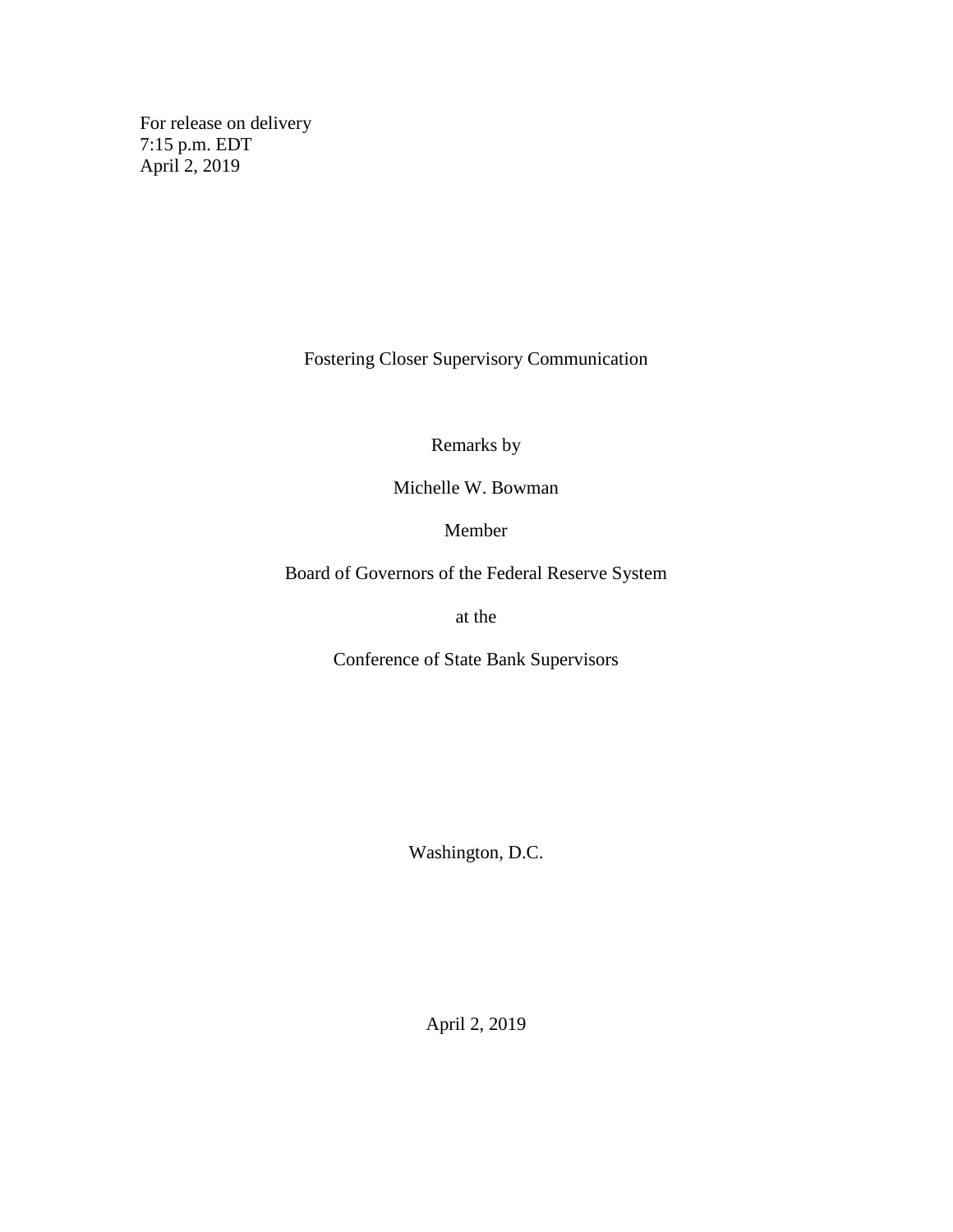Thank you to the Conference of State Bank Supervisors (CSBS) for this opportunity to share my perspective and some of my goals as a Federal Reserve Board governor on issues of interest to you and many in your states.<sup>[1](#page-1-0)</sup>

I emphasize that word "perspective" because the view from Washington can be very different from how things look in your states and communities. No one knows that better than I do, of course, because not so long ago, I was sitting where you are, enjoying the dinner provided by CSBS and hearing the perspective from Washington. I'm still enjoying the dinner tonight, but find I am now, so to speak, also on the menu. And in this position, as part of the Federal Reserve but also still deeply rooted in my experience as a community banker and state regulator, I'll offer my thoughts on forging a closer relationship and strengthening communication between the Board of Governors and state banking commissioners.

First, to establish some context, let me say a few words about the Fed's role and perspective on supervising community banks. The lion's share of community banks are those with total assets of \$500 million or less, with the Fed defining the sector as those with up to \$10 billion in assets. The Federal Reserve directly supervises 731 statechartered community banks, which is only a small share of the number of state-chartered banks overseen by CSBS members. The fact that this is only a small share of the total might sound to some people like the Federal Reserve has only a small role in community banking. But it's important to remember that the Fed is the primary federal supervisor responsible for all bank and thrift holding companies, a total of 3,912. This includes the vast majority of all community banking organizations. The Fed also influences the

<span id="page-1-0"></span> $<sup>1</sup>$  My views are my own and do not represent the view of the Board of Governors or its other members.</sup>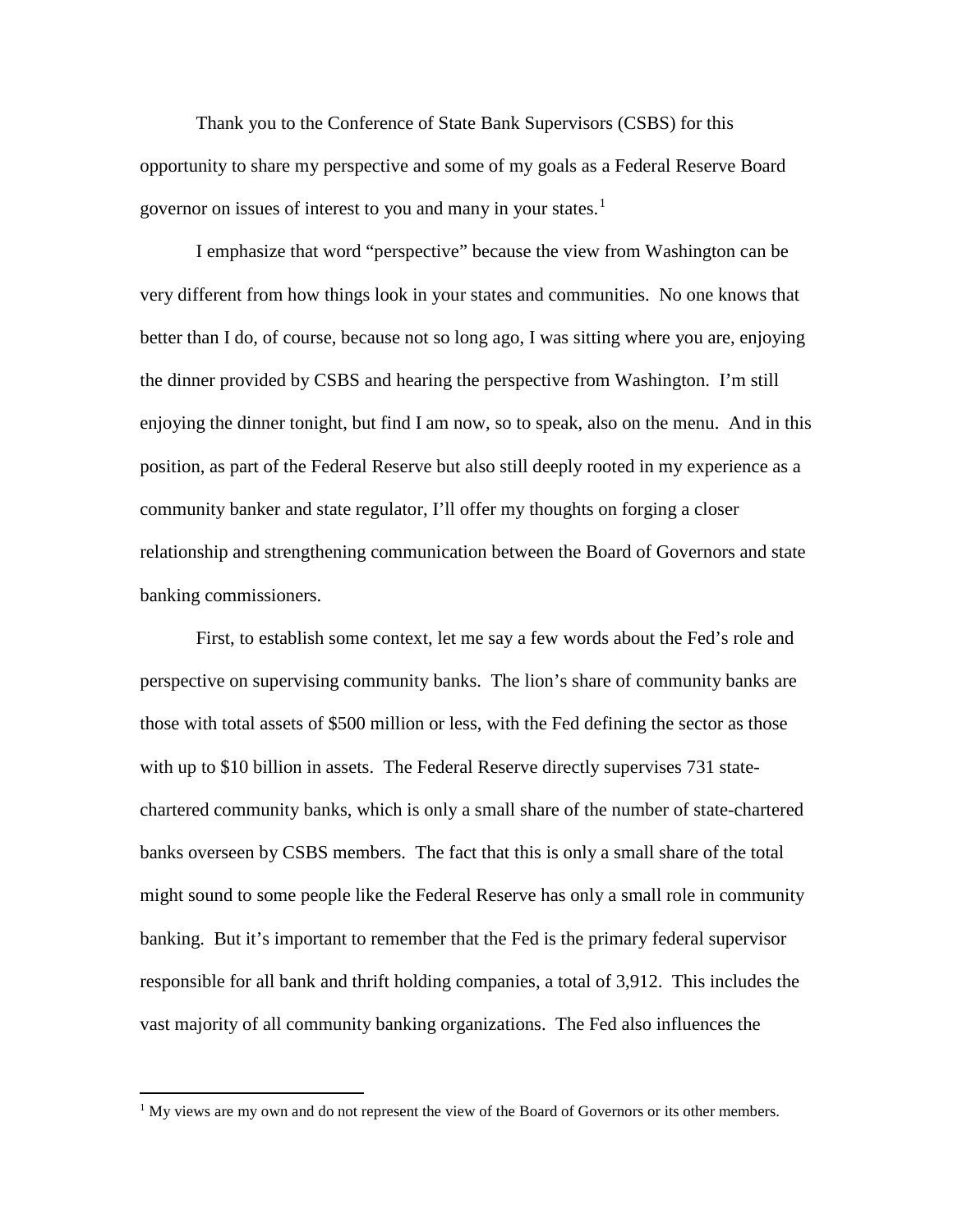supervision of all community and regional banks by developing both safety and soundness and consumer rules to implement laws passed by Congress, applicable to insured depositories and their holding companies. Typically this is done in collaboration with other federal agencies and after seeking the public's input. I mention Congress and these other agencies to emphasize that the Fed shares responsibility for writing and implementing federal regulations for community banks.

Now, let me describe my role. In addition to my broader responsibilities in supervision and regulation, I am Chair of the Board's Smaller Regional and Community Banking subcommittee, which oversees our work in this area. I am also the Chair of the Board's committee tasked with oversight of our rulemaking and supervision on consumer issues.

I also participate in carrying out the Federal Reserve's other responsibilities, such as conducting monetary policy and overseeing the payment system. But it's fair to say that my background in community banking was an important reason I was chosen and confirmed by Congress as the first person to fulfill a new requirement that at least one governor have primary experience working in or supervising community banks. My background and commitment to community banking is also some important context for what I have to say about the Fed's interests in improving communication with the members of CSBS.

I mentioned a moment ago that the perspective in Washington, and from the Board, can be different from the view from your position as banking commissioners, and that is certainly true. But one thing I have learned, since joining the Board in November, is that my fellow governors, along with the staff at the Board, share your view, as I do,

- 2 -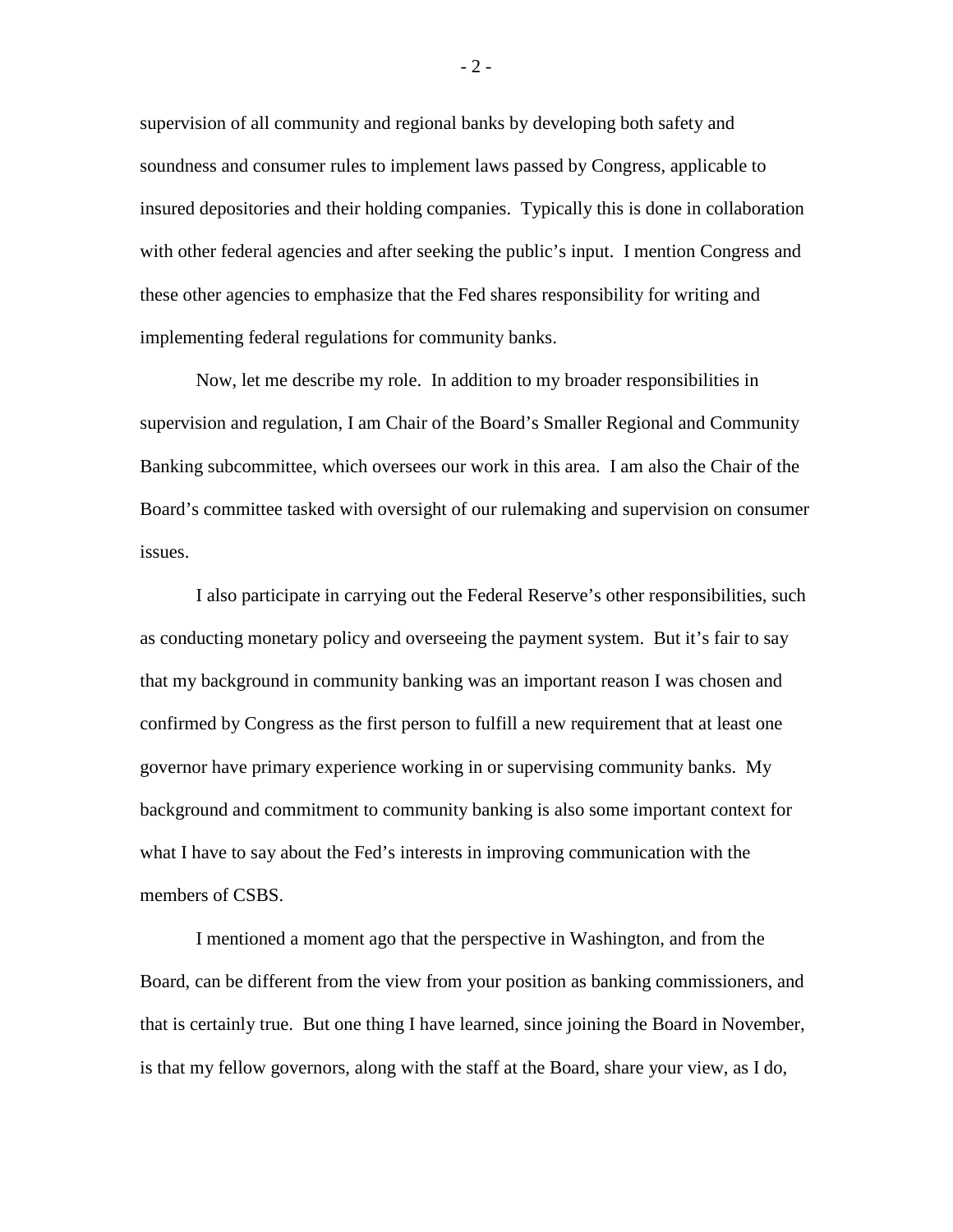about the vital importance of community banking and the essential role community banks play in our financial system.

Community banks are frequently the economic engines supporting and driving the economies of many communities, especially in rural areas. In these communities, they are the primary providers of financial services for individuals and small businesses, and a source of financial advice and civic leadership. They play an indispensable role in areas not served by larger institutions and in other communities of all different sizes, from urban to rural, serving a range of customers, including some that are sometimes not as high a priority for larger banks.

I think it is important to note, and too often overlooked, that the vast majority of community banks managed their risks well in the years leading up to and during the financial crisis and were not the source of the excessive risk taking that caused the crisis. For this reason among others, the Federal Reserve has been engaged in an active effort to tailor regulations, including those issued in the wake of the financial crisis, to appropriately reflect the potential risk that an institution might pose to financial stability.

I am pleased to see some evidence we are making progress. Last year's CSBS survey found that community banks reported a decrease in regulatory costs in  $2017<sup>2</sup>$  $2017<sup>2</sup>$ This was the first reduction in burden reported since the survey began in 2014. The decline was attributed to the implementation of changes stemming from the recent review by the banking agencies under the EGRPRA, the Economic Growth and Regulatory Paperwork Reduction Act of 1996. There has been progress in tailoring regulations that

- 3 -

<span id="page-3-0"></span><sup>&</sup>lt;sup>2</sup> Federal Reserve System, Conference of State Bank Supervisors, and the Federal Deposit Insurance Corp., *2018 Community Banking in the 21st Century* (Research and Policy Conference, October 3–4, 2018), [https://www.communitybanking.org/~/media/files/publication/cb21pub\\_2018\\_final.pdf.](https://www.communitybanking.org/%7E/media/files/publication/cb21pub_2018_final.pdf)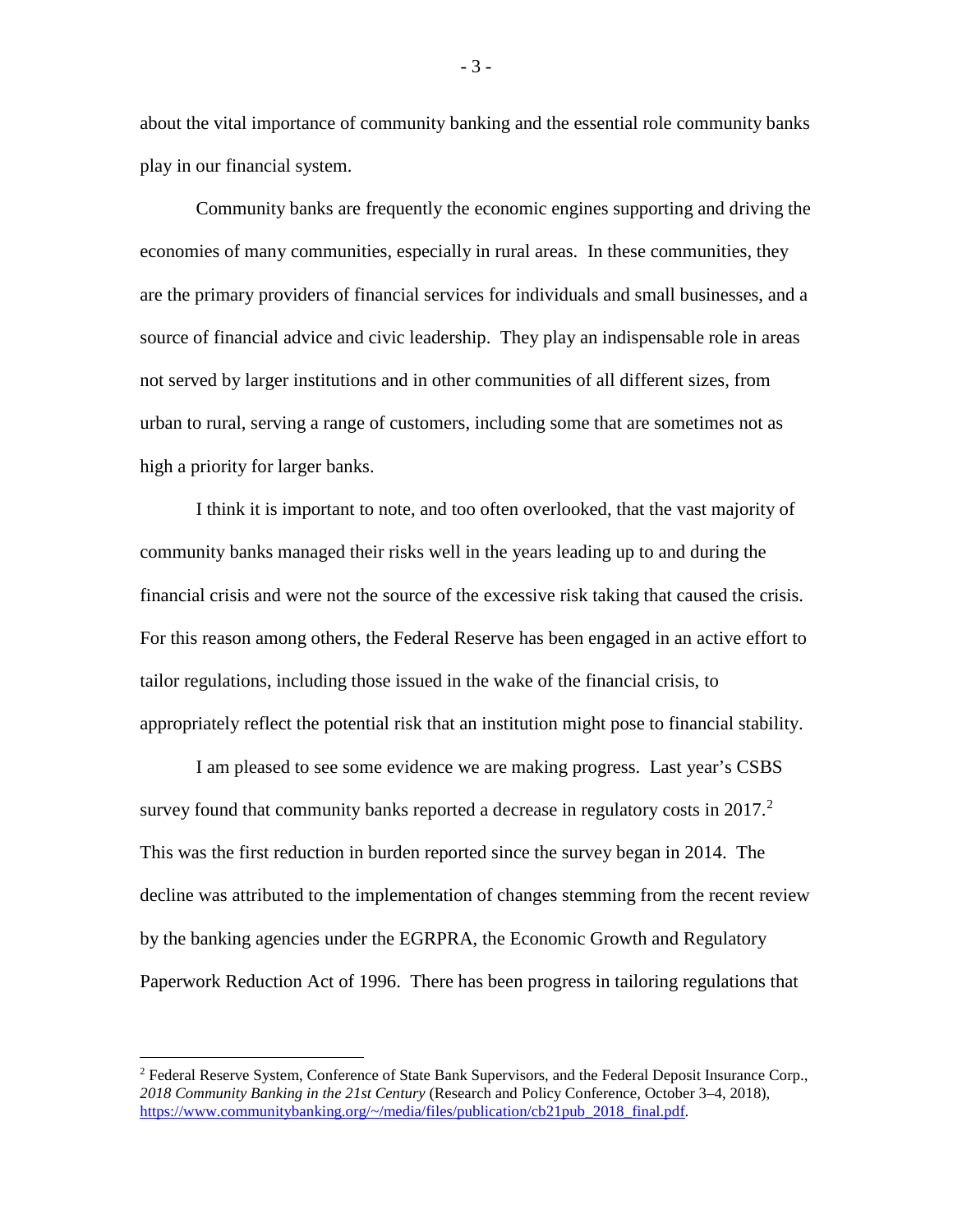affect community banks, and I believe more progress lies ahead as we implement the changes that Congress included in S. 2155 and explore additional opportunities to reduce burden while maintaining the resiliency and strength of smaller banks.<sup>[3](#page-4-0)</sup>

Before I go further, let me give a brief assessment of how community banks are faring. This might seem like an issue that is primarily of interest to community bankers and regulators, but I don't look at it that way at all. One of my most important responsibilities now is voting on the monetary policy decisions of the Federal Open Market Committee, and that requires me to closely and constantly monitor the health of the U.S. economy. And when community banks are the source for more than half of all lending to small businesses, which together account for two-thirds of private sector job creation, then the health of community banking has a big influence on the health of the U.S. economy. $4$ 

Since the financial crisis, the health of the community-banking sector has improved significantly. Over those years and today, the large majority of community banks have maintained sound levels of capital. Although the number of community banks in the United States continues to fall due to consolidation, overall the sector continues to post strong earnings, which, in turn, contribute to maintaining healthy capital positions. One measure of this strong financial position is that no community banks failed in 2018. The shared responsibility we have as financial supervisors to ensure the ongoing viability of community banks requires cooperation and coordination. We must

- 4 -

<span id="page-4-0"></span> <sup>3</sup> Pub. L. No. 115-174, 132 Stat. 1296 (2018)

<span id="page-4-1"></span><sup>4</sup> U.S. Small Business Administration, Office of Advocacy, *Frequently Asked Questions About Small Business* (August 2018)[, https://www.sba.gov/sites/default/files/advocacy/Frequently-Asked-Questions-](https://www.sba.gov/sites/default/files/advocacy/Frequently-Asked-Questions-Small-Business-2018.pdf)[Small-Business-2018.pdf.](https://www.sba.gov/sites/default/files/advocacy/Frequently-Asked-Questions-Small-Business-2018.pdf)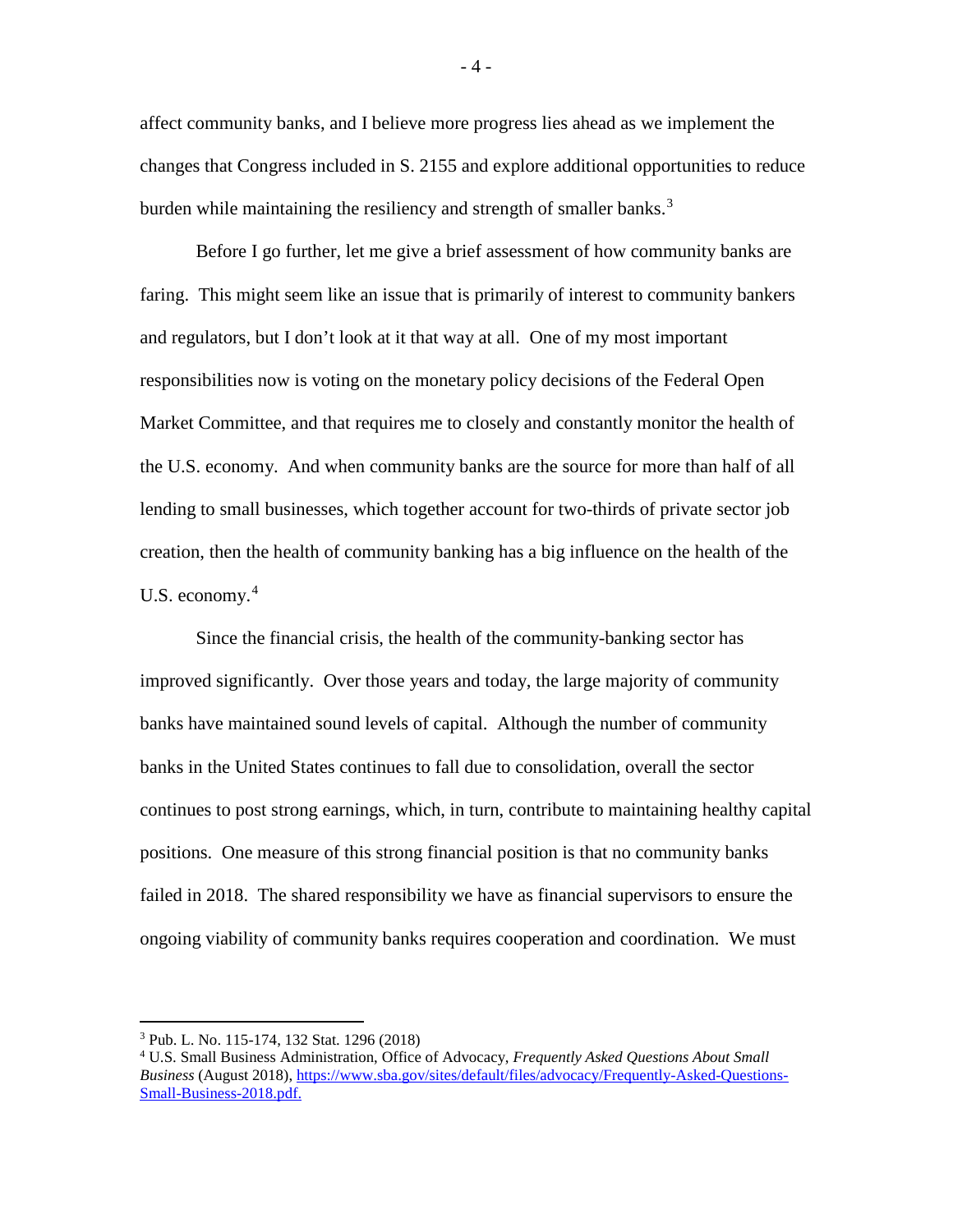continue to ensure that the institutions we supervise are proactively managing their risks to remain strong. It's our job to identify emerging risks to community banks and to ensure bankers are identifying and managing their risks appropriately. We want to ensure that loans are underwritten prudently and that bankers are actively managing the concentrations of credit risk in their portfolios.

We welcome the strong lending growth that many community banks are experiencing, which is fueling job creation and sustaining our economic expansion, which in July will become the longest in U.S. history. But strong lending growth must be supported by prudent, well-managed funding plans in order to manage the risk that strains on liquidity may arise more quickly than is sometimes anticipated.

Now, let me turn back to my main theme today, which is fostering better communication between CSBS and state banking commissioners and the Board of Governors. Improved communication is a top priority for me for several reasons.

First, it is very much my approach to government service, and leadership in particular, to do a lot of listening. A wise person once said that the most effective leaders do more listening than talking. When I became Kansas' State Bank Commissioner, I started a twice-yearly series of roundtables with the chief executives of banks across the state. It was an excellent way for me to better understand the issues that were impacting bankers in a way that was less formal than when banks comment on rules and less fraught than the supervisory process. Sure, it took time away from the office, from consultation with the legislature, and the deadlines all of us have faced. In my case, considering the size of Kansas, it was also time away from home and family. However, I don't have to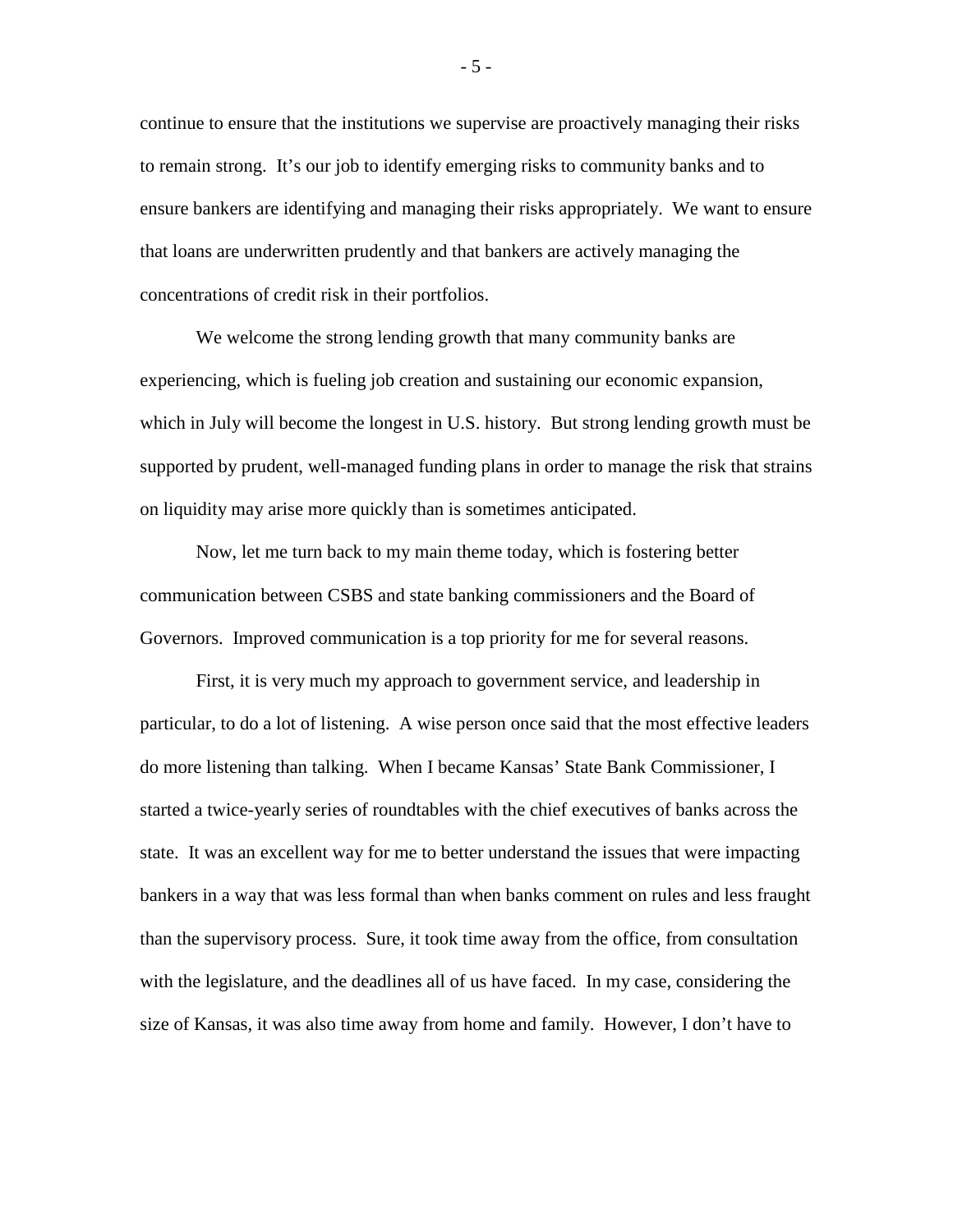tell those of you who have also found a lot of merit in such tours that it is an enormous advantage to find out what is on the minds of those in the field.

The second, very straightforward reason to foster better communication with all of you is that the nature of financial regulation and supervision in the United States argues strongly for better coordination. To a much greater extent than in other nations, in the United States financial oversight is divided between the federal government and subnational authorities--the states. At the federal level, responsibility is further divided between different agencies, such as the Fed, the FDIC, the Office of Comptroller of the Currency, and the National Credit Union Administration. This system evolved over time, and as things stand, there are some advantages to this specialization. But this division of labor may, at times, inhibit information sharing, and as a general principle, better communication can help overcome this challenge.

More specifically, better communication and information sharing between state banking commissioners and the Federal Reserve can further improve the early identification and resolution of emerging issues at community banks. Harnessing and sharing these sometimes divergent views can serve to strengthen a financial regulatory system that shares responsibility among many state and federal agencies. Better communication and information sharing will benefit both you and the Federal Reserve, but my motivation is that the Fed has much to gain here. Because states are responsible for chartering and co-supervising the large majority of community banks, they can provide a broader perspective into local community banking issues and trends.

Let me pause here for a moment and say that improving communication doesn't necessarily mean that the Federal Reserve and the CSBS members will always agree. We

- 6 -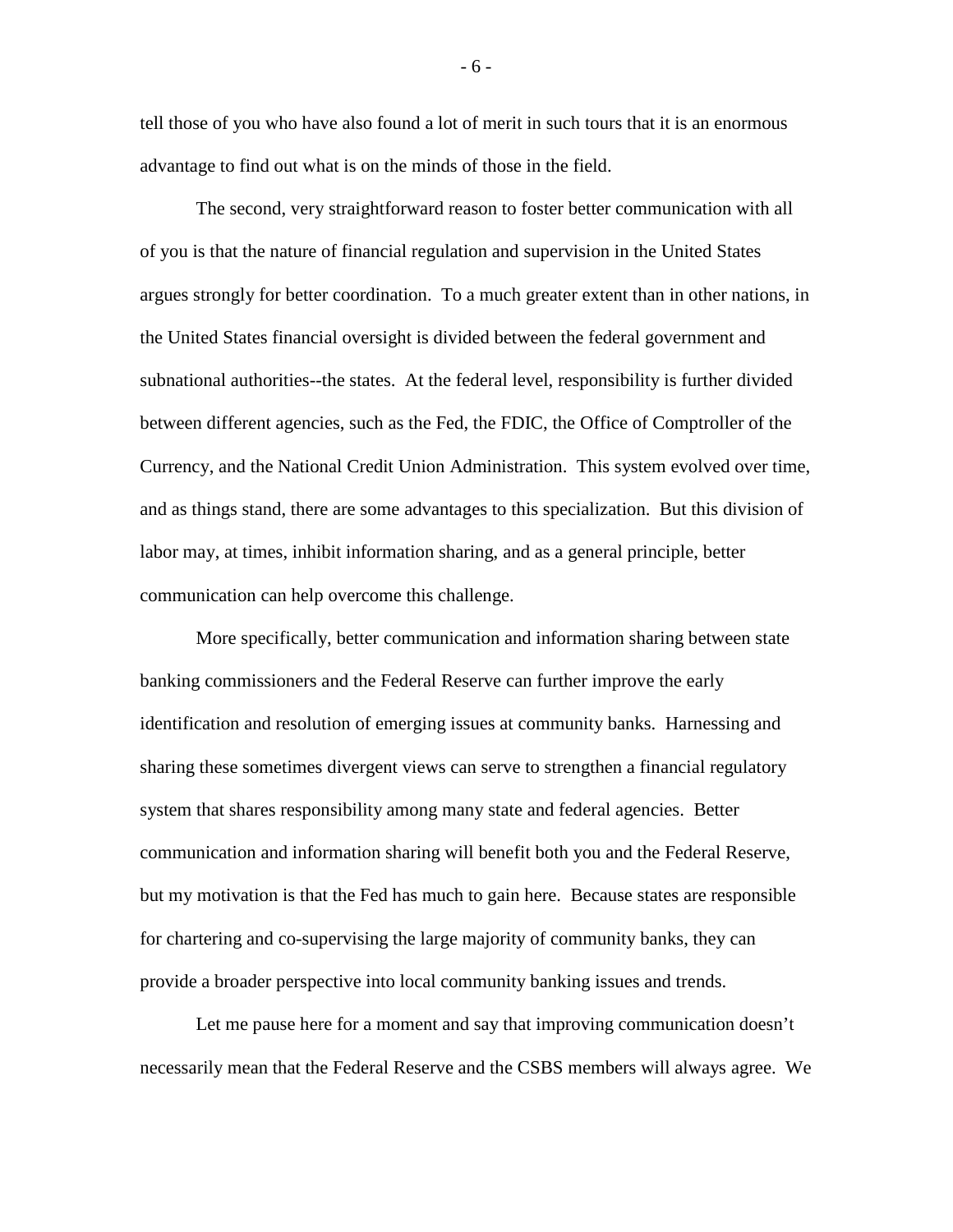won't, and perhaps we shouldn't. A diversity of views can be a strength. A robust discussion requires a thorough analysis of differing views, which leads to a more informed understanding of issues. This healthy give and take is the fourth reason for better communication: It leads to better outcomes.

I will cite one example that I know is on the minds of many of you--the rulemaking process the agencies are currently engaged in on the community bank leverage ratio (CBLR). Here is an excellent example of where it makes good sense to consult closely. I know you have a lot of knowledge and expertise to bring to bear on this issue, which helps explain why Congress has required the agencies to consult with the states. As you know, the Fed and the other agencies are now gathering and evaluating comments on the CBLR and getting feedback on this interagency proposal. So, now is a good time to re-engage. I am committed to re-engaging with you on the interagency proposal and ways we might be able to improve it. I am eager to hear your thoughts.

I have one more reason for better communication, but first I will give you an idea of what I have in mind for that consultation. The formal means by which CSBS and others comment on a rulemaking is important, but I think we would also all benefit from more informal, and more frequent contact. If you have an issue, if you have something to say, just pick up the phone. It is also my intention to be on the road a lot, visiting Federal Reserve Districts and talking to bankers, consumers, and community groups. When I come to your state, I hope to see you, and I promise to make time to talk.

My final reason for better communication brings me back to a point I made at the outset: the United States needs a strong community-banking sector. We need strong community banks because they help support strong communities. Strong communities

- 7 -